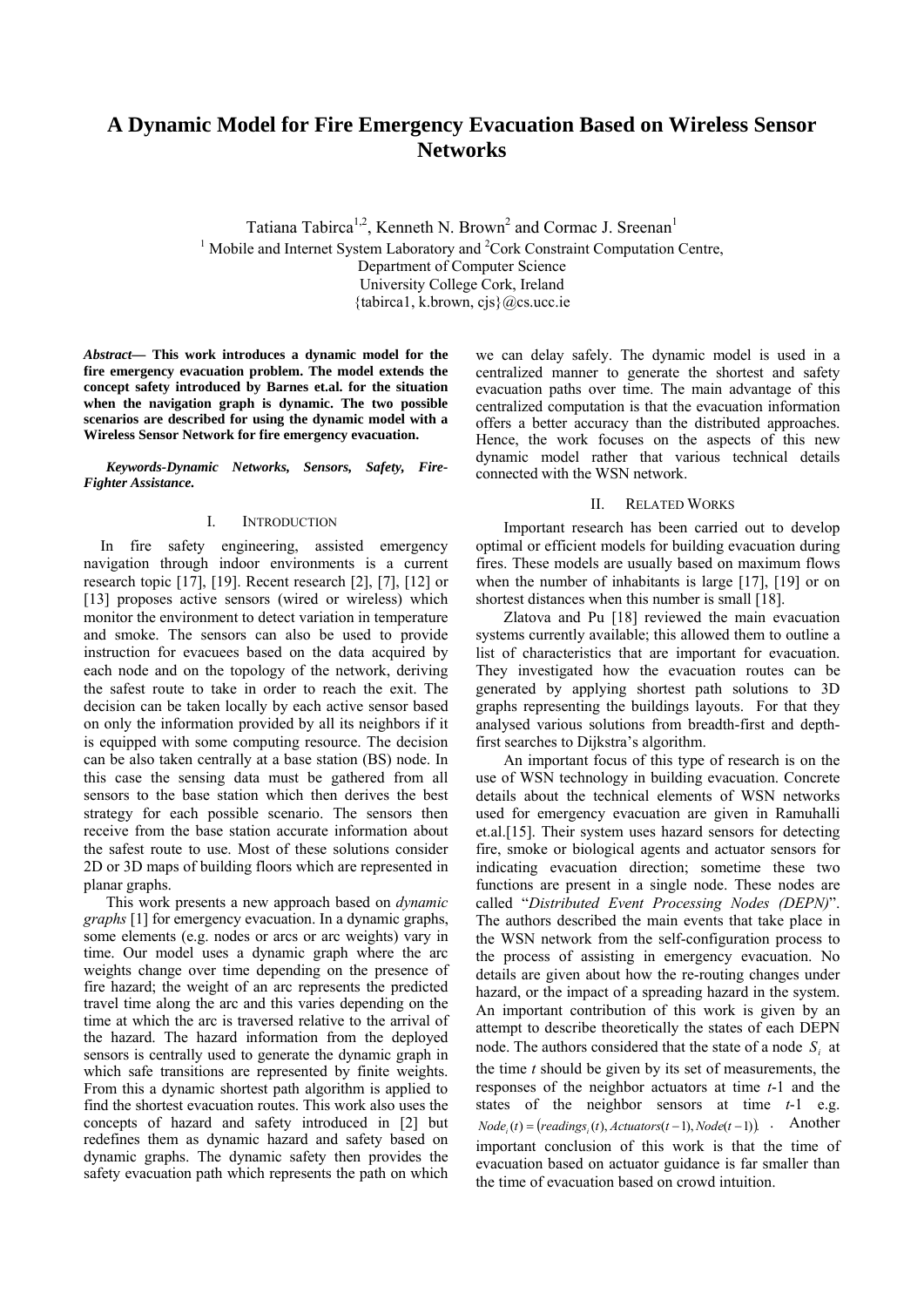Chistakos [5] proposed an evacuation model based on shortest distances in the WSN topology graph. He made an analogy between emergency evacuation of inhabitants and routing data in ad-hoc network by considering travel distances as packet hops. Chistakos modified the *Destination-Sequenced Distance Vector (DSDV*) protocol from data routing into a Geographical-DSDV protocol to suit the evacuation. Each sensor of the WSN is aware of its position on the map building and knows the positions of the neighbor sensors. Furthermore, each sensor also stores the shortest distance from itself to the nearest exit and its neighbor sensor on this path. Hence, the information about the shortest path in the WSN network is distributed amongst the sensors. When a sensor node becomes hazardous then it sends notification to all the sensors in its vicinity that it cannot longer be used for safe evacuation. Then the sensors recalculate the new shortest path by requiring data from all the sensors in the vicinity and updating the shortest distance information.

Barnes et.al. [2] proposed a solution for fire emergency evacuation based on graphs which can incorporate 3D cases naturally without using specialized nodes for exits or isolated floors. The model monitors the dynamics of fire and the progress of evacuation to ensure that evacuees stay safely ahead of the hazard. This is done by using two weighed graphs over the WSN structure which are called "navigation graph" and "hazard graph". The nodes of these graphs are all the sensors of the network. The weights are defined by:

- Hazard weight  $F_{\nu\nu}$  is the time taken by fire to spread
	- from sensor *u* to sensor *v*.
- Navigation weight  $R_{u,v}$  is the time taken for a human to travel from *u* to *v*.

Suppose that at a given moment the WSN detects some fire hazard locations so there are some sensors in hazardous area. In this case a hazard time  $H_u$  can be associated with each node in the graphs as follows

• 
$$
H_u = \min \{ \sum_{i=1}^{n-1} F_{u_i, u_{i+1}} : (u_0, ..., u) \text{ with } u_0 \text{hazardous} \}.
$$

which can be calculated by some graph traversal. The safety of a path can be calculated using these elements recursively using the following rules:

- $S((v_{exit})) = H_{v_{crit}}$  is the hazard time to reach exit.
- Suppose that the safety of the path  $p = (v_1, v_2, v_3, \dots, v_{exit})$  is know then the path  $p_1 = (v_0, v_1, v_2, v_3, ..., v_{exit})$  has the safety  $S(p_1) = \min \{ S(p) - R_{v_0, v_1}, H_{v_0} \}.$

The safety of a node is then defined as the maximum of safeties of all the paths from the node to exit. Barnes et.al. [2] showed how this safety scheme is implemented in WSN so that each sensor can either detect fire becoming hazardous or can update its information about the hazard time and then calculate the new safety time. Experiments proved the scheme works well delivering useful information for evacuation [2]. The authors also outlined

several drawbacks of this scheme that include possible inaccuracy of the evacuation information.

## III. THE DYNAMIC MODEL

We assume that the number of people to evacuate is not too big to exceed the corridor capacities. In this case the evacuees can take any route without meeting congestions or crowded access corridors or access points. We also assume that the sensing network is deployed efficiently in the building so that it can detect fire hazards in early stages. The network can be made with wired sensors or with wireless sensors or with combination of both wired and wireless sensors. We also assume that the network has a good degree of coverage (details are given in [12] or [16]) so that all the rooms, corridors or stairs have sensors deployed.

The dynamic model starts from two static graphs. Firstly, the navigation graph  $G = (V, A)$  reflects the layout of the building where  $V = \{u_1, u_2, ..., u_n\}$  is the set of chosen sensors and  $A = \{(u, v) : u \text{ and } v \text{ are connected}\}\$ is the set of arcs; the navigation arcs are paths in the building that we can walk. Secondly, the hazard graph is  $G' = (V, A')$  which has the same nodes and  $A' = \{(u, v):$  the fire hazard can spread from  $u$  to  $v$ }. The following weights are considered to be known for the graphs (for simplicity we work with the same notations as in Barnes et.al.[2]).

- Hazard weight or time  $F : A' \rightarrow [0, \infty)$ ,  $F(u,v) =$  the time taken for the fire to spread from *u* to *v* with  $(u, v) \in A'$ .
- Navigation weight or time  $R : A \rightarrow [0, \infty)$ ,  $R(u,v) =$  the time taken for an evacuee to move from *u* to *v* with  $(u, v) \in A$ , when there is no hazard.

For simplicity, we assume that there is only one exit node *e* in the navigation graph.

The dynamic model is analyzed over a time interval *Time=*{0, 1, 2,…, *Tmax*} where the time unit can be for example one second. The maximum time *Tmax* can be infinite or can be fixed to a value we want to work with. Alternatively, we can consider the time when the exit node *e* becomes hazardous, after which there are no safe evacuation routes.

Suppose that the nodes  $\{u_1, u_2, ..., u_q\}$  detect fire at time 0. The first concept to introduce is the function fire  $\text{fire}: A \rightarrow \{0,1,...\}$  defined by  $\text{fire}(u) = t$  if *t* is the estimated time when the sensor *u* detects fire. This function satisfies the following equations:

 $fire(u<sub>1</sub>) = fire(u<sub>2</sub>) = ... = fire(u<sub>a</sub>) = 0.$  (1.a)

• 
$$
fire(u) = t \text{ if } \exists v \in A \text{ with } fire(v) < t, (v, u) \in A
$$
  
and  $t = fire(v) + F(v, u)$  (1.b)

The second rule (1.b) says that  $\hat{t}$ *ire*(*u*)=*t* when there is a neighbor sensor node *v* that detected the fire before at the time  $\hat{f}ire(v) \leq t$  and  $t = \hat{f}ire(v) + F(v, u)$ . The function  $\hat{f}ire$ can be generated by using a simple traversal of the graphs. Initially, we start from the nodes  $\{u_1, u_2, ..., u_q\}$  whose *fire* values are 0. Then for each node *v* which has a value for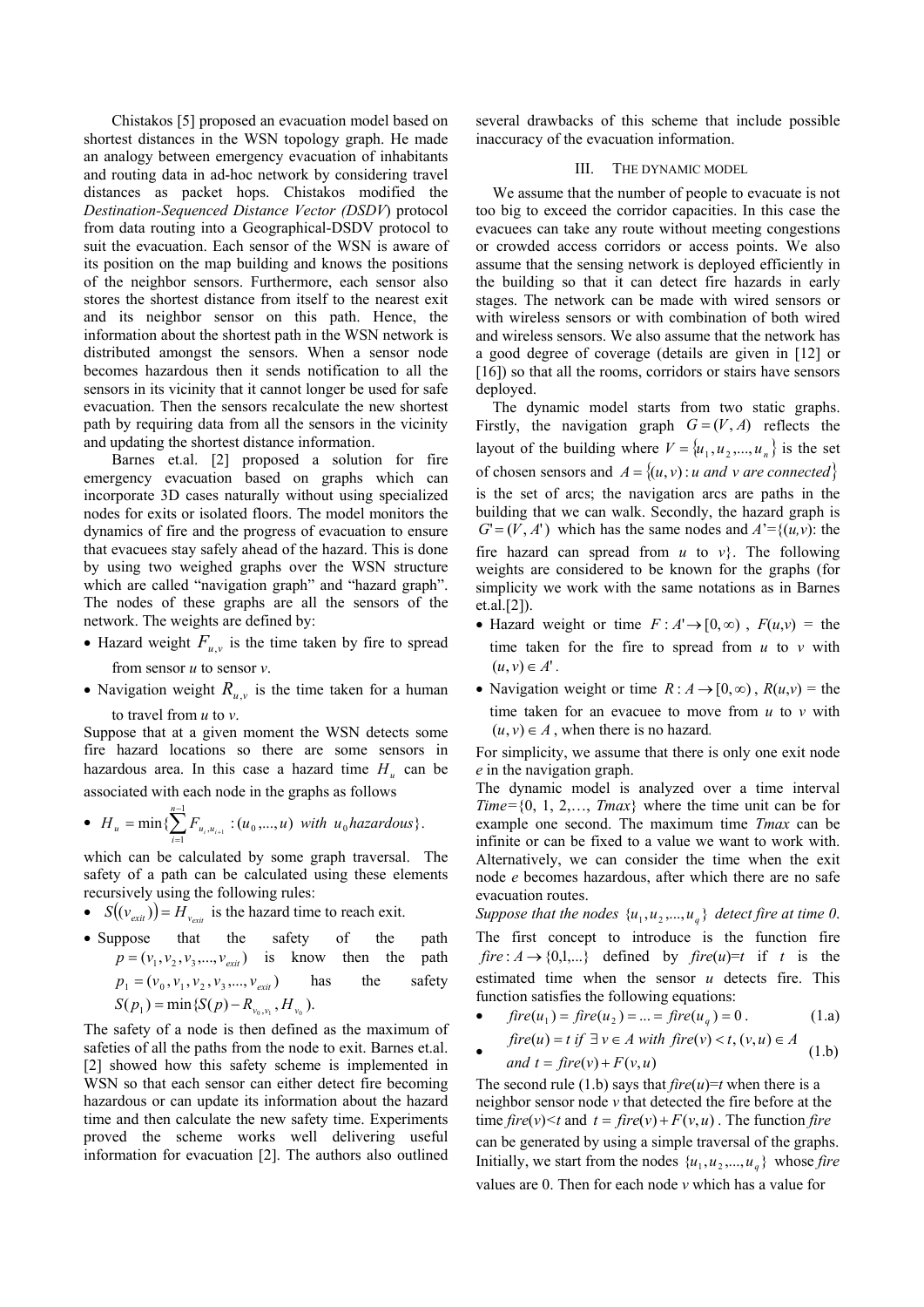*fire,* we consider all its neighbors *u*; if the node *u* has not been visited yet then its *fire* becomes  $\text{fire}(v) + F(v, u)$ ; otherwise if  $\text{fire}(v) + F(v, u)$  is smaller that  $\text{fire}(u)$  then this time is updated to  $\text{fire}(v) + F(v, u)$ .

 The next concept to introduce is the dynamic graph  $G^{(t)} = ((V, A), c^{(t)})$  which has  $G=(V, A)$  as the underlying graph and  $c^{(t)}$  as dynamic cost for the arcs defined by Equation (2). In this equation the estimated times  $t_1 = \min\{$  *fire*(*u*), *fire*(*v*)},  $t_2 = \max\{$  *fire*(*u*), *fire*(*v*)} represent the times when the fire reaches nodes *u* and *v*.

> $R(u, v)$  when  $t < min{$ fire $(u)$ , fire $(v)$ }  $\int$

$$
c^{(t)}(u,v) = \begin{cases} \nR(u,v) + f(u,v,t-t_1), t_1 \le t \le t_1 + \text{time}(t_1, t_2) \\
\infty, t > t_1 + \text{time}(t_1, t_2) \n\end{cases}
$$
\n(2)

detected at the time  $t_1 = fire(u)$  and travels along the arc until the time  $t_2 = \text{fire}(v) > t_1$ . We consider that in few seconds after  $t_1$  the arc  $(u,v)$  is totally unusable in both hence  $c^{(t)}(u, v) = \infty$ . We also assume that the arc  $(u,v)$ time e.g.  $t_1, t_1 + 1, \ldots, t_1 + \text{time}(t_1, t_2)$  after the hazard on the arc to use  $(u, v)$  and on the length of time  $t - t_1$ . For Firstly, if there is no hazard along the arc  $(u, v)$  then the cost should be as the navigation weight. The second case considers the arc  $(u, v)$  under hazard; the hazard is directions as the hazard can take over the navigation path can be useable from *u* to *v* for the first few moments of starts. However, the navigation weights must increase as we should factorize the time to avoid various obstacles like small fire, smoke etc. This increase depends on various factors but for simplicity we consider that depends that we can define a function  $f(u, v; t)$  representing an amount of time with which the weight  $R(u, v)$  increases after *t* second of hazard and a function  $time(t_1, t_2) = t_3$  that gives the number of times to increment the weights.

 The hazard and navigation weights, which are used in the static graphs are predetermined by some simulation or by some experiments. Olenick et.al [11] surveyed the main offline modeling and simulation methods for fire safety analysis. The '*Detector Response Model* (DRM)' model of fire dynamic can be used to generate the hazard weights [11], [2].

For the arc  $(u, v)$  the hazard weight  $F(u,v)$  can be considered as the fastest time the hazard moves along the arc. These values are provided by offline hazard simulations and experiments, or from best conservative estimates of fire safety engineers. On the other hand the navigation weights represent the maximum amount of time a person can walk the arc. These times are usually provided by various offline simulators for evacuation [11].

## *A Hazard, Shortest Path and Safety Path*

 This section defines the concepts of dynamic hazard and safety values as well as the shortest and safety paths for a node.

**Definition 1.** The dynamic hazard function is defined as follows

$$
H^{(t)}: V \to R, H^{(t)}(u) = fire(u) - t.
$$
 (3)

 $H^{(t)}(u)$  represents the estimated time left for the node *u* to become hazardous at the time *t*. It is clear that the hazard value is negative if the node is already under hazard and positive when the node has  $H^{(t)}(u)$  time to be under hazard.

Based on the dynamic graph  $G^{(t)} = ((V, A), c^{(t)})$  we can consider the dynamic shortest paths between two nodes. The cost of the path  $P = (u_0, u_1, \dots, u_p)$  starting from  $u_0$  at the moment *t* to  $u_p$  is

$$
C^{(t)}(P) = c^{(t)}(u_0, u_1) + \dots + c^{(t_{p-1})}(u_{p-1}, u_p)
$$
 (4)

where  $t_1 = t + c^{(t)}(u_0, u_1),..., t_{p-1} = t_{p-2} + c^{(t_{p-2})}(u_{p-2}, u_{p-1})$ .  $t'_{1} = t + c^{(t)}(u_{0}, u_{1}), \dots, t_{p-1} = t_{p-2} + c^{(t_{p-2})}(u_{p-2}, u_{p-1})$  $t_1 = t + c^{(t)}(u_0, u_1), \dots, t_{p-1} = t_{p-2} + c^{(t_{p-2})}(u_{p-2}, u_0)$ The dynamic shortest path between  $u_0$  and  $u_p$  at the time  $t$  is the path that minimizes the cost  $(4)$  hence we can speak about the dynamic shortest path cost given by  $D^{(t)}(u_0, u_p) = \min \{C^{(t)}(P) : P \text{ is path between } u_0, u_p\}$  (5)

**Definition 2.** The shortest path *ShortestPath*<sup>(*t*)</sup> is the dynamic shortest path in  $G^{(t)}$  from a node *u* to the exit *e*.  $D^{(t)}(u)$  is cost of the shortest path from a node *u* to the exit *e* at time *t.*

One can note the shortest path *ShortestPath*<sup>(*t*)</sup> always uses safe arcs when  $D^{(t)}(u) < \infty$ . This path can be used in evacuation by fire-fighters or well able evacuees to reach the exit node in the fastest time possible. When  $D^{(t)}(u) = \infty$  there are no safe evacuation paths from the node *u*. Chabani [3,4] outlined several dynamic shortest path problems that can be studied and developed simple solutions to solve them. An important case for the shortest dynamic path problem is when the dynamic costs  $c^{(t)}(u, v)$  satisfy the FIFO rule

$$
t_1 < t_2 \Rightarrow t_1 + c^{(t_1)}(u, v) < t_2 + c^{(t_2)}(u, v).
$$
 (6)

This rule gives that a person travelling on the arc  $(u, v)$  at the time  $t_1$  arrives at  $v$  no later than a person travelling at time  $t_1 < t_2$ .

**Proposition 1.** The cost function  $c^{(t)}(u, v)$ ,  $t = 0,1,...$  from Equation (2) satisfies the FIFO rule.

For the FIFO case Chabani [3] showed that the values  $D^{(t)}(u)$  can be calculated with Equation (7)

$$
D^{(t)}(u) = \begin{cases} \min_{u,v \in A} \left\{ e^{(t)}(u,v) + D^{(t+c^{(t)}(u,v))}(v) \right\} u \neq e \\ 0, u = e \end{cases}
$$
(7)

which can be translated in a simple algorithm (Listing 1). The algorithms to calculate the values  $D^{(t)}(u)$  developed by Chabani [3] are simple and intuitive with a small complexity if the value of *Tmax* is small. Moreover, they generate information about the evacuation paths at any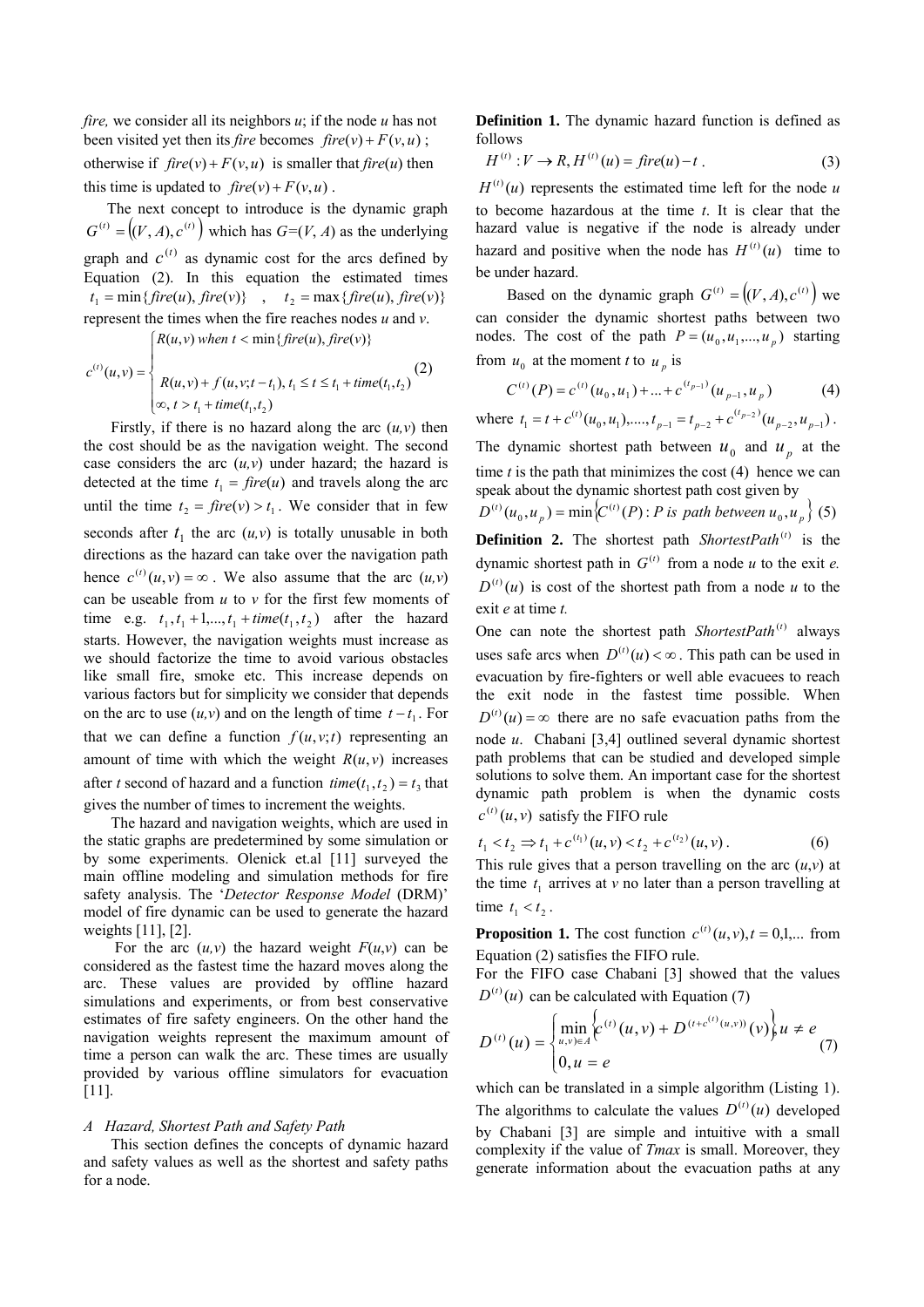time. However, more complex solutions for the dynamic shortest path problems can be found in [1], [6] or [14].

// the initialisation step for t=0 to Tmax-1 do  $D^{(t)}(e) = 0;$ for each v in  $V \setminus \{e\}$  do  $D^{(t)}(u) = \infty$ ; Successor<sup>(t)</sup>(u) = u;

```
// find the static shortest path at Tmax 
StaticShortestPath(D^{(T \max)}, Succesor^{(T \max)});
// iterate backward 
for t = Tmax-1 downto 0 do 
    for each node u in A do 
       for each node v adjacent to u do 
if D^{(t)}(u) > c^{(t)}(u,v) + D^{(t+c^{(t)}(u,v))}(v) then
                 D^{(t)}(u) = c^{(t)}(u,v) + D^{(t+c^{(t)}(u,v))}(v) i
```
 $Successor^{(t)}(u) = v$ ;

**Listing 1.** Algorithm for  $D^{(t)}(u)$  in the FIFO case.

 Barnes et.al. [2] introduced the concept of safety which uses the following equation  $S(u) = min\{H(u),max\{S(w) - R(u,w): (u,w) \in A\}\}$  to calculate the static safety values. We extend this equation to define the dynamic safety as in Definition 3.

**Definition 3.** The safety values  $S^{(t)}(u)$ ,  $u \in V$  at time *t* are defined by

$$
S^{(t)}(u) = H^{(t)}(u) \text{ when } u = e \tag{8.3}
$$

 $\left\{ S^{(t+c^{(t)}(u,w))}(w) - c^{(t)}(u,w) \right\}$  $(u) = \min \left\{ H^{(t)}(u), \max_{(u,w)\in A} \left\{ S^{(t+c^{(t)}(u,w))}(w) - c^{(t)}(u,w) \right\} \right\}$  $S^{(t)}(u) = \min \left\{ H^{(t)}(u), \max_{(u,w)\in A} \left\{ S^{(t+c^{(t)}(u,w))}(w) - c^{(t)}(u,w) \right\} \right\}$  $F(t)$   $\left(t\right)$   $t$   $t$   $\right)$   $\left(t\right)$   $\left(t\right)$   $t$   $\left(t\right)$   $\left(t\right)$   $\left(t\right)$   $\left(t\right)$   $\left(t\right)$   $\left(t\right)$   $\left(t\right)$   $\left(t\right)$   $\left(t\right)$   $\left(t\right)$   $\left(t\right)$   $\left(t\right)$   $\left(t\right)$   $\left(t\right)$   $\left(t\right)$   $\left(t\right)$   $\left(t\right)$   $\left(t\right)$   $\left(t\right)$ 

when  $u \neq e$ .

-

If *w*\* is the node that achieves the maximum in Equation (8) then the maximum safety path or simply the safety path from *u* to *e* at time *t* is recursively defined by

$$
SafetyPath(t)(u) = \begin{cases} \{u, SafetyPath(t+c(t)(u,w*))}(w*) \} u \neq e \\ (u), u = e \end{cases}.
$$

The path  $SafetyPath<sup>(t)</sup>(u)$  allows fire-fighters and people

in the building to delay along the evacuation path to exit. This path can be very useful for fire-fighters assisting injured people to evacuate as it provides maximum safety. Definition (3) gives the maximum amount of time one can delay the departure from *u* and still find a safe evacuation route to the exit *e*.

When  $u$  is the exit node then the safety value is equal to the hazard. Suppose the safety of  $u$  is to be calculated. Firstly, all the neighbors *w* should be considered. The node *w* is reached along the arc  $(u, w)$  at the time  $t + c^{(t)}(u, w)$  so that its safety is  $S^{(t+c^{(t)}(u, w))}(w)$ . Hence, we can delay in *u* for  $S^{(t+c^{(t)}(u,w))}(w) - c^{(t)}(u,w)$  if the arc  $(u, w)$  is used; then we choose the arc  $(u, w)$  that maximizes these quantities. On the other hand the departure from *u* must take place before *u* becomes hazardous hence the definition from Equation (8.b).

The safety values  $S^{(T \max)}(u), u \in V$  are calculated statically by using

 $S^{(T \text{ max})}(u) = \min \{ H^{(T \text{ max})}(u), \max \{ S^{(T \text{ max})}(w) - c^{(T \text{ max})}(u, w) \} \}$  $S^{(T \text{ max})}(e) = H^{(T \text{ max})}(e)$ . in the same way as in Barnes et.al.[2]. It is clear that the safety of the exit is the same as the hazard e.g.

**Proposition 2.** The value  $S^{(t)}(u)$  satisfies the following properties:

$$
t \le t' \Rightarrow S^{(t)}(u) \ge S^{(t)}(u) \tag{9.a}
$$

$$
S^{(t)}(u) - t' > S^{(t+t')}(u) \tag{9.b}
$$

These equations establish that the safety values are decreasing over time and can be demonstrated by induction.

**Proposition 3.** The value  $S^{(t)}(u)$  represents the maximum amount of time one can safely delay at node *u.* **Proof.** Suppose that one can delay  $t' > S^{(t)}(u)$  more than the safety at the node *u* so that there is a path between *u* and *e* at time *t+t'.* This path uses only arcs of finite costs hence  $S^{(t+t)}(u) \ge 0$ . Now Equation (9.b) is used to provide  $0 = S^{(t)}(u) - S^{(t)}(u) > S^{(t+S^{(t)}(u))}(u)$ . But the safety values are decreasing so that we can find

$$
t' > S^{(t)}(u) \Rightarrow t + t' > t + S^{(t)}(u) \Rightarrow
$$
  

$$
\Rightarrow 0 \le S^{(t+t')}(u) \le S^{(t+S^{(t)}(u))}(u) < 0
$$

which is a contradiction.

 These recursive equations can be simply translated into the code of Listing 2. The safety values at time *Tmax* are computed statically. Then based on Equation (8) the safety values are computed downwards for *t*=*Tmax-1*,…,1,0 (See Listing 2).

// the initialisation step for t=0 to Tmax-1 do  $S^{(t)}(e) = H^{(t)}(e)$ ; Successor<sup>(t)</sup>(e) = -1; for each u in V \{e} do  $S^{(t)}(u) = -\infty$ :  $Successor^{(t)}(u) = e$ 

// find the static safety at time Tmax StaticSafetyPath( $S^{(T \text{ max})}$ ,  $Succesor^{(T \text{ max})}$ ); // iterate backward for t = Tmax-1 downto 0 do for each node u in A do for each node w adjacent to u do if  $S^{(t)}(u) < S^{(t+c^{(t)}(u,w))}(w) - c^{(t)}(u,w)$  then  $S^{(t)}(u) = S^{(t+c^{(t)}(u,w))}(w) - c^{(t)}(u,w)$  *i*  $Successor^{(t)}(u) = w$  ${S}^{(t)}(u) = \min\left\{S^{(t)}(u), H^{(t)}(u)\right\}$ -

**Listing 2.** Algorithm to Calculate the Dynamic Safety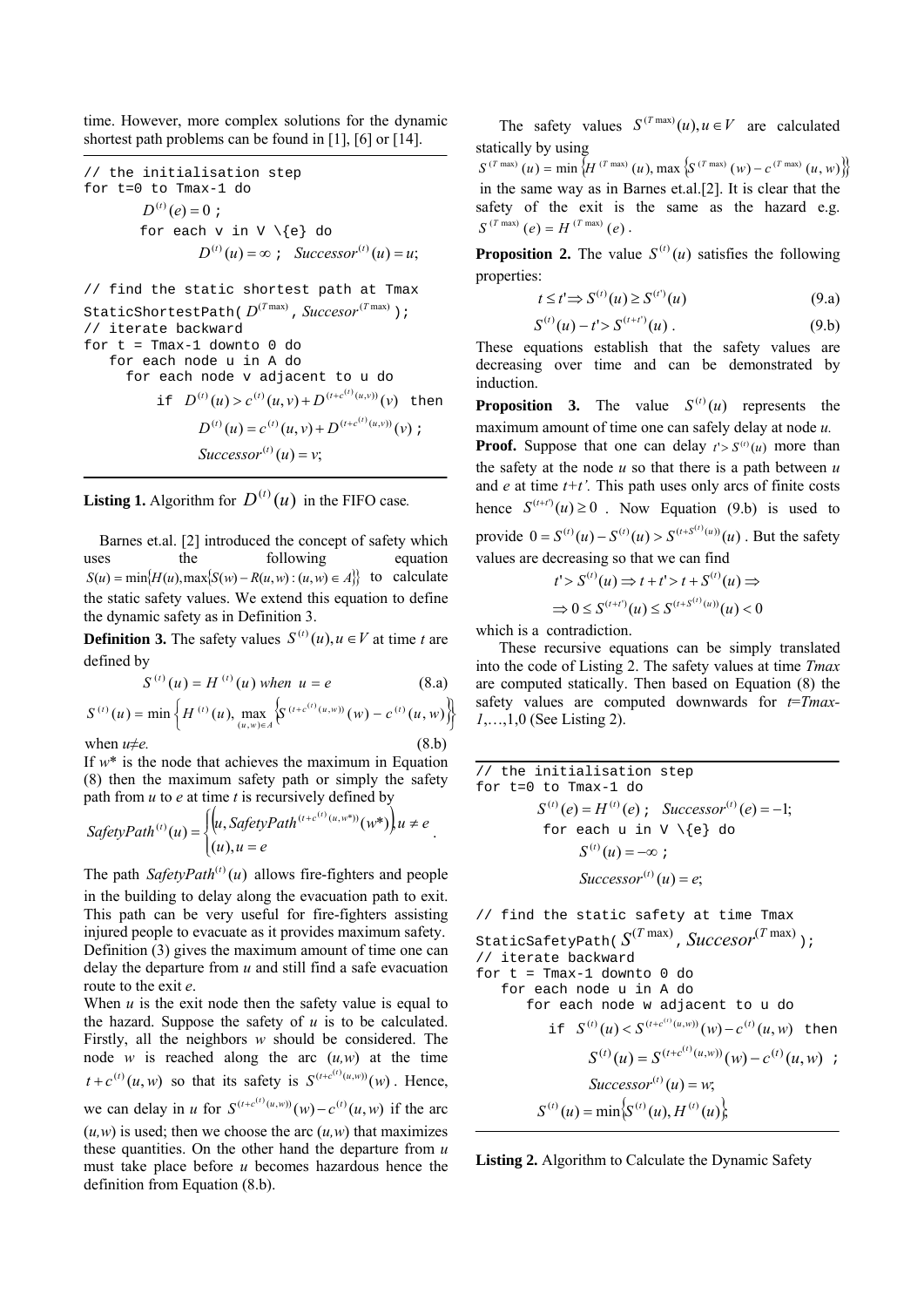In conclusion this dynamic model provides useful information to evacuees and fire-fighters represented by:

- $H^{(t)}(u)$  the time left for the node *u* to become hazardous.
- $S^{(t)}(u)$  the time one can delay safely at node *u*.
- $D^{(t)}(u)$  the quickest time to reach the exit on safe arcs.
- Two evacuation routes given by either the shortest path  $ShortestPath<sup>(t)</sup>(u)$  or by the safety path  $S$ *afetyPath*<sup> $(t)$ </sup>  $(u)$  .

**Proposition 4.** The evacuation information represented by the values  $S^{(t)}(u)$  and  $D^{(t)}(u)$  is calculated in  $O(m+n\cdot\log n+T\max(n+m)).$ 

**Proof.** The algorithms presented above in Listing 2 and 3 have similar structure. Firstly, they initialize  $D^{(t)}(u)$ ,  $S^{(t)}(u)$  and *Successor*<sup>(*t*)</sup>(*u*) respectively in *n Tmax* operations. Secondly, the static functions *StaticShortestPath* and *StaticSafetyPath* are called. *StaticShortestPath* can be in fact any All-to-One algorithm for shortest path; our implementation used the Dijkstra algorithm which has the best complexity  $O(m+n \cdot \log n)$  when a Fibonacci heap data structure is used [1]. On the other hand *StaticSafetyPath* provides a computation for the safety values  $S^{(T \max)}(u), u \in V$  so that  $S^{(Tmax)}(u) = \min \{ H^{(Tmax)}(u), \max \{ S^{(Tmax)}(w) - c^{(Tmax)}(u, w) \} \}.$ 

complexity of *StaticSafetyPath* is still  $O(m + n \cdot \log n)$ . These values can be calculated based on a computation similar to the Dijkstra algorithm in which the Fibonacci heap data structure is used to provide efficiently the maximum value [1]. Hence, we can consider that the Finally, the algorithms retrospectively compute the required values for  $t = Tmax -1, ..., 1, 0$ . For each step t the algorithms go through the nodes and through the arcs adjacent to each node. Hence, this traversal process requires a number of  $2 \cdot m$  operations for each time *t*. We can conclude that the overall complexity is  $O(m+n\cdot\log n+T\max(n+m)).$ 

## IV. TWO SCENARIOS TO USE THE DYNAMIC MODEL

 In this section we present two possible scenarios in which the dynamic evacuation model can be applied. Both of them use the base station resources to simulate the dynamic evacuation model.

 **Scenario 1.** *The WSN network detects the fire at some locations and notifies the base station. Then the base station computes the evacuation routes with the dynamic evacuation model. Finally, the base station sends the evacuation information through the WSN network.* 

This scenario is feasible under the assumption that the probability of having the base station under the fire hazard is theoretically zero. The architecture of WSN network for this scenario uses a topology with two backbones. Firstly, we have backbone formed with hazard sensors that

monitor constantly the environment to detect variations in temperature, smoke or gases. Secondly, there is a backbone formed with special actuator sensors which are deployed to provide visual and perhaps audio information to evacuees about the safety route to follow. These actuator sensors receive data from the base station about the safety time and about the successor node in the safety path for a sequence of times. Then the actuator sensors display visually the direction to follow. These specialized sensors can be located on corridors, intersections, stairs etc. Sometime, the actuators can be mobile, being deployed on robots that can assist in evacuation. The sensors of the two backbones form the hazard and navigation graphs. For simplicity the two graphs are considered to be undirected so that an arc (*u,v*) can be traversed in both directions with the same navigation costs. A room can have two or multiple doors with the same corridor or with different corridors so that it can be possible that the safety path to go through the room. As the actuator sensors are located on corridors any evacuation path has to contain at least a few of them.

 **Scenario 2.** *The WSN network detects the fire at some locations and notifies the base station and the Incident Commander (IC) point too. Then the base station or the IC point computes the evacuation routes with the dynamic evacuation model. Finally, the base station and the IC notify the evacuation leaders and the fire-fighters respectively about evacuation routes.* 

The first two stages of this scenario are identical to the ones in Scenario 1. The difference is that the base station or the IC point communicates with fire-fighters. The firefighters are equipped with various sensing and communication gadgets including Head Mounted Display (HMD) and have direct communication to the IC point (see [20]). Moreover, the fire-fighters whereabouts are always known at the IC point. Hence, the IC can send the evacuation information about the hazard and safety times and the successor of the node where the fire-fighter is located. The fire-fighter can choose between either the shortest path or the safety path. The HMD device can then relay this information to the fire-fighter in a visual or audio way. This is a model in which the evacuation scenarios are computed centrally at the base station or at the IC point. In this way the simulation results are accurate and provide estimated information about the evacuation routes. Using a separate backbone for the actuator sensors enables a quick communication to take place between the base station and the actuator nodes.

### V. EVALUATION OF THE SCENARIOS

 The evaluation of this system takes into consideration the response time of each stage of the above schemes. Firstly, the sensing WSN network detects the fire hazard and sends the information to the base station. This information is packed in a package which usually contains the sensing data, the sensor location etc. The package traverses the WSN to the base station which is notified about the hazard. The time that a package reaches the base station depends on the data routing protocol that is used in WSN network. Ikikardes [9] investigated the routing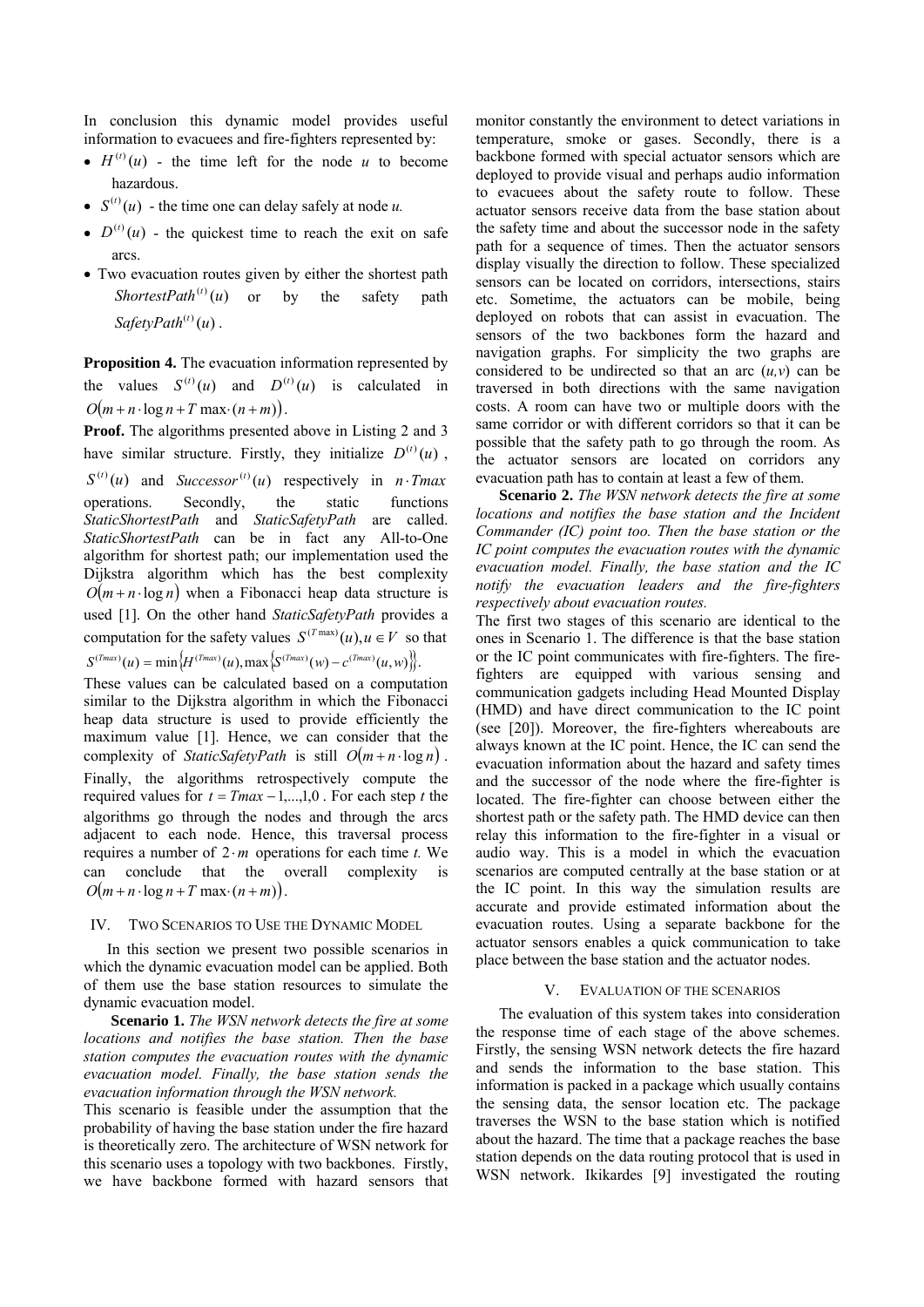solutions in WSN network for safe critical applications. He developed a new type of dynamic routing called *"N SafeLink"* which is low-latency, robust and energy efficient. *Ikikardes et.al. [10] found that the response time must be of maximum*  $\tau_{\text{fire}} = 10s$  *for a message to travel from a sensor that detects fire to the BS node in the WSN network.* 

 The second stage is at the base station where the computation of the evacuation information takes place. The fast computation of the evacuation over some time is paramount in this case. It is clear that the execution time depends of the number of nodes and arcs in the navigation graph as well as on the maximum time *Tmax* as Proposition 4 illustrates.

 This execution time does not depend however on the number of initial hazard locations. For the evaluation we consider that the sensors in the hazard and navigation graphs are placed in a squared grid fashion with *nr* rows and columns. The exit is always at the right bottom node of the grid. This graph is very rich in elements with  $nr<sup>2</sup>$ nodes and  $2 \cdot nr \cdot (nr-1)$  arcs. The hazard and navigation weights are randomly generated for simplicity. Starting from this initial information the dynamic model computes the *fire* values and the hazard function and then it generates the dynamic weights. Using these dynamic weights, the model then computes the dynamic shortest paths and values and the safety path and values. The dynamic model was implemented in C++ and its execution used a standard laptop machine with a Pentium 2.0 MHz processor and a RAM memory of 2.5 GB. Firstly, the execution of the dynamic model is observed for all the values of *nr*=11, 13, 15, 17, 19, 21. The value of *Tmax* is chosen to be *fire*(*e*) so that the evaluation is carried out until the exit node becomes hazardous. One can see that the execution times for less than 225 rooms is negligible being less than 0.5 second. However, the execution for 289, 361 and 441 rooms exceeded one second where the evaluation was done over more than 200 time units (see Table 1).

| Rooms     | 121  | 169  | 225  | 289  | 361 | 441 |
|-----------|------|------|------|------|-----|-----|
| Corridors | 264  | 364  | 480  | 612  | 760 | 924 |
| Tmax      | 119  | 149  | 174  | 204  | 223 | 244 |
| Time(s)   | 0.08 | 0.18 | 0.48 | 1.05 | 2.6 | 5.1 |

**Table 1.** Execution Times for *Tmax*=*fire*(*e*).

The evaluation can be run up to the first 100 time units in order to keep the execution times under one second. Table 2 proves that these execution times can be reduced to nearly one second if the time is up to 100 seconds. A comparison between the execution times for *Tmax=fire*(*e*) and  $Tmax = min{$ *fire*(*e*),100} is illustrated in Figure 1.

 However, the execution times become bigger as the number of rooms increases. Even when the evaluation is done for a limited time these values are still in the order of a few seconds.

| Rooms     | 121  | 169  | 225  | 289  | 361  | 441 |
|-----------|------|------|------|------|------|-----|
| Corridors | 264  | 364  | 480  | 612  | 760  | 924 |
| Tmax      | 100  | 100  | 100  | 100  | 100  | 100 |
| Time(s)   | 0.08 | 0.13 | 0.37 | 0.53 | 0.83 | .34 |

**Table 2.** Execution Times for *Tmax*=min{*fire*(*e*), 100}.



**Figure 1.** Execution Times for *Tmax*=*fire*(*e*) *vs Tmax*=min{*fire*(*e*), 100}.

In this case the dynamic algorithm can be ineffective and more advanced methods must be employed. A possible choice to reduce the execution times is to spread the execution over the grid (see the FireGrid project [21]) or to use HPC computing. *Therefore, we can conclude that the computation of the dynamic algorithm for 100 time units can be done in less in 2 seconds at the base station for floors with less than 400 rooms.* 

 The second backbone of the WSN network contains the actuator sensors used to raise the alarm and to display the evacuation information. The solution introduced by Ikikardes [9] considers a maximum of 6 hops in the topology with a maximum 1 second communication between hops. *Hence, the sensor actuator network can display the evacuation information received from the BS node in maximum 6 seconds.*

 The communication between the IC point and each fire-fighter and between the base station and evacuation leaders take place through direct channels. A detailed study of this communication through the IEEE 802 Wireless Technologies is outlined by Hofmann et.al. [8]. Several parameters of the communication were analyzed under various types of hazard. The main conclusion was that the wireless communication technologies in the band of 2.4 GHz are suitable for fire-fighters. Moreover, the communication is not affected by temperature or smoke hazards but this can be instead affected by vapors. The other important information of this study is that the latency of communication is up to 150 milliseconds when the high quality voice over is transmitted. Similar considerations can be made if evacuation leader have mobile devices enabled with IEEE 802 Wireless communication technology. *Hence, the packages with evacuation information can reach the fire-fighters or evacuation leaders in real time with virtually nil latency.*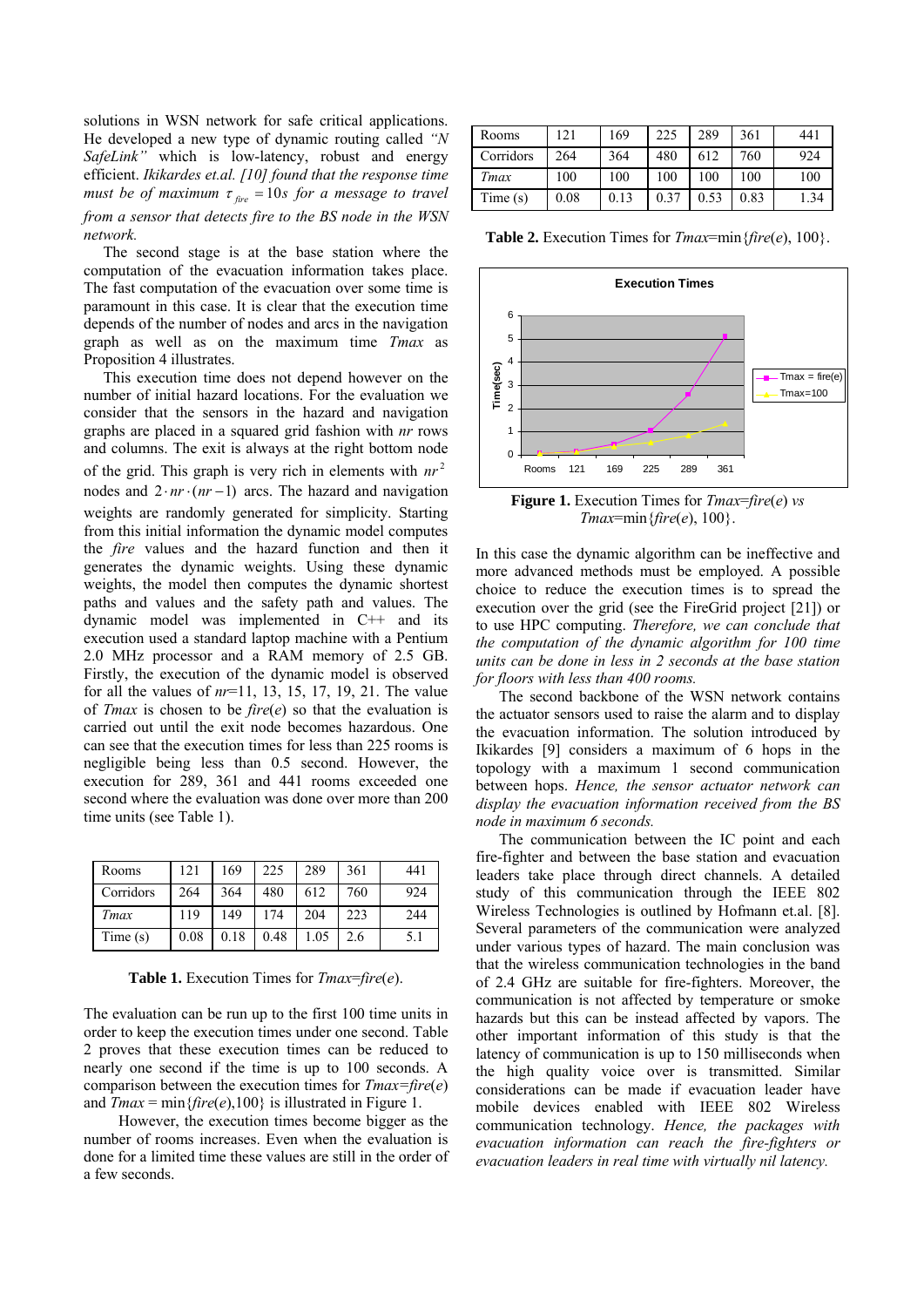To conclude the centralized system can provide evacuation information to evacuees on the actuator sensors within 17 seconds from the moment when a sensor detects the hazard. The evacuation leaders can have the evacuation routes on their devices on 11 seconds. Moreover, the fire-fighters are provided in real time with the accurate evacuation information.



**Figure 2:** Evacuation Example.

### A Practical Example

 We now consider an example based on the ground floor of the UCC Environmental Research Institute building. This floor's rooms and corridors can be modeled with 35 nodes and 39 arcs (see Figure 2) for the navigation graph. The navigation weights were generated by considering the physical distance between two nodes and the slowest time a person can traverse the arc. For example the navigation weight between node 1 and node 27 is 5 seconds while the navigation weight between 27 and 28 is 10 seconds.

 The hazard graph uses the same nodes as in the navigation graph; the hazard arcs are formed with the arcs from Figure 2 plus some arcs formed by neighbor rooms e.g. (1,2), (2,3), (3,4), (4,5), (5,6), (6,7), (7,8), (8,9), (9,10), (10,11), (33,12), (23, 24), (24,25). Each hazard weight represents an estimation of how quick the fire hazard can spread between 2 nodes. For example the hazard weight between node 1 and node 27 is 30 seconds while the hazard weight between 1 and 2 is 60 seconds. The initial location of the fire hazard is supposed to be at node 30. We assume that the arc (*u,v*) under hazard at time *t* can be still usable for up to 5 more seconds and the arc's costs increase with 2 for each extra second.

 The model introduced above provides the dynamic hazard, shortest path cost and safety values as information about the fire hazard. The hazard values are decreasing on each second while the shortest path cost and safety change when the dynamic cost changes. After the hazard starts at node 30, the node's adjacent arcs change their values; for example the navigation weights of the arc (30, 31) are 10, 12, 14, 16, 18, 20 and then  $\infty$  for the subsequent times. Node 7 has the shortest path to the exit node 0 as (7, 30, 31, 32, 17, 0) with the cost 50 while for *t*=1 the shortest path changes to (7, 30, 22, 34, 17, 0) with the cost 88. Note that for *t*≥2 there is no safe path from node 7 as we reach node 30 at time *t*=9 or more when the costs of the arcs adjacent with 30 are all ∞.

 The computation gives that the safety of node 7 is -10 for  $t=0$  and  $-17$  for  $t=1$  which means that there is not time to delay in node 7 but there is still a safe path to the exit 0. Moreover, the algorithm provides a safety path which is

similar to the shortest path. For  $t > 1$  the safety of node 7 becomes  $-\infty$  and there is no safe path from the node to the exit. This is because all the arcs adjacent to 7 are not usable from the  $7<sup>th</sup>$  second on (see Figure 3).

 Now let's follow the shortest and safety paths from node 29 change at  $t=0,1$  (Figure 4). Figure 4 illustrates the shortest path with red line and the safety path with blue line at times 0 and 1. At time 0 the shortest path from 29 is  $(29, 30, 31, 32, 17, 0)$  with the cost the cost 50. For  $t=1$ the shortest path changes to (29, 28, 20, 21, 22, 34, 17, 0) with the cost 70. The safety path for  $t=0$  and  $t=1$  is (29, 28, 20, 21, 22, 34, 17, 0) with the safety values of 20 and 19 respectively. Finally, we can mention that the execution time of this practical example was 0.003 seconds for *Tmax*=250 seconds.

#### VI FINAL CONCLUSIONS

 This paper presented a new approach based on dynamic graphs for the emergency evacuation problems. The dynamic graph was defined so that the arcs' weights change over time to reflect the dynamics of the fire hazard. The dynamic hazard and safety metrics were also introduced to measure the amount of time until a node becomes hazardous and the time a person can safely delay at a node, respectively. Two dynamic algorithms were described to generate the dynamic shortest paths and the dynamic safety paths. The dynamic shortest path can be used by able evacuees to reach the exit in the fastest time possible. On the other hand the dynamic safety path can be used by injured evacuees or by fire-fighters assisting them in order to have a good margin of delay.

 Then the paper proposed two scenarios in which the dynamic model can work with a WSN network for fire emergency problems. The performance evaluation showed that the solution can be effective for emergency evacuation. Our simulations showed that the computation time can be under a second for building environments with less than 400 rooms with evacuation information generated for up to 100 seconds.

 This work will be further extended by considering several possible improvements. Firstly, maximum flow will be considered in the dynamic model in order to avoid door, corridor or stair congestions. Secondly, the first scenario will be generalized for the case when multiple base stations are available. More research will be needed for the case of multiple base station data routing in the fire emergency.

#### ACKNOWLEDGMENTS

 This research is part of the *NEMBES* project which is funded by the Irish Higher Education Authority under their PRTLI IV Research Programme.

#### REFERENCES

- [1] R. K. Ahuja, K.Ravindra, J.B. Orlin, .S. Pallottino, and M. Scutella. "Dynamic Shortest Paths Minimizing Travel Times and Costs", *MIT Sloan Working Paper No. 4390-02*, 2002.
- [2] M. Barnes, H. Leather and D.K. Arvind, "Emergency Evacuation using Wireless Sensor Networks", *Proceedings of the 32nd IEEE*